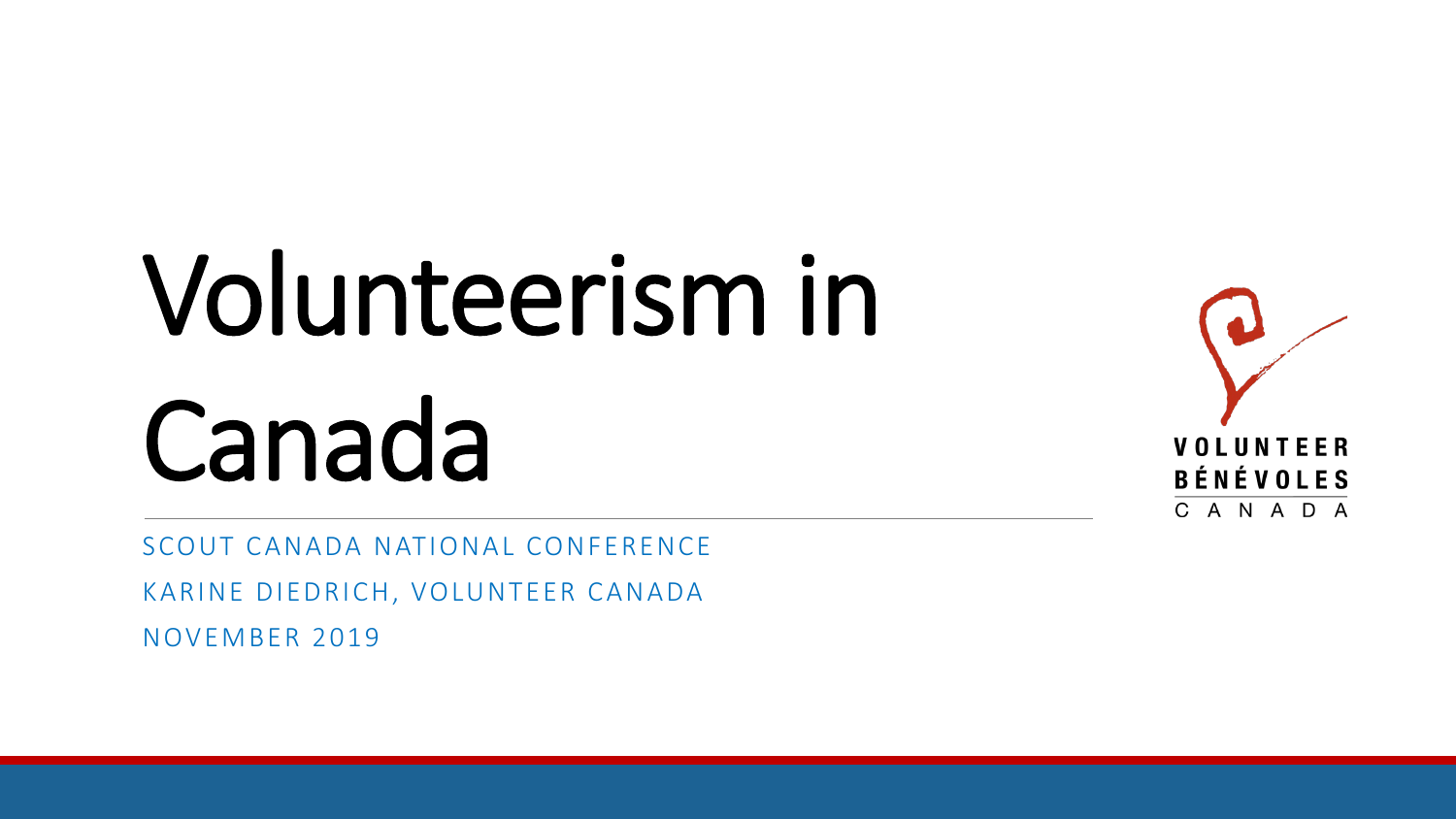#### Volunteer Canada



**Vision** – Involved Canadians build strong and connected communities to create a vibrant Canada.



**Mission** – Volunteer Canada provides national leadership and expertise on volunteerism to increase the participation, quality and diversity of volunteer experiences.

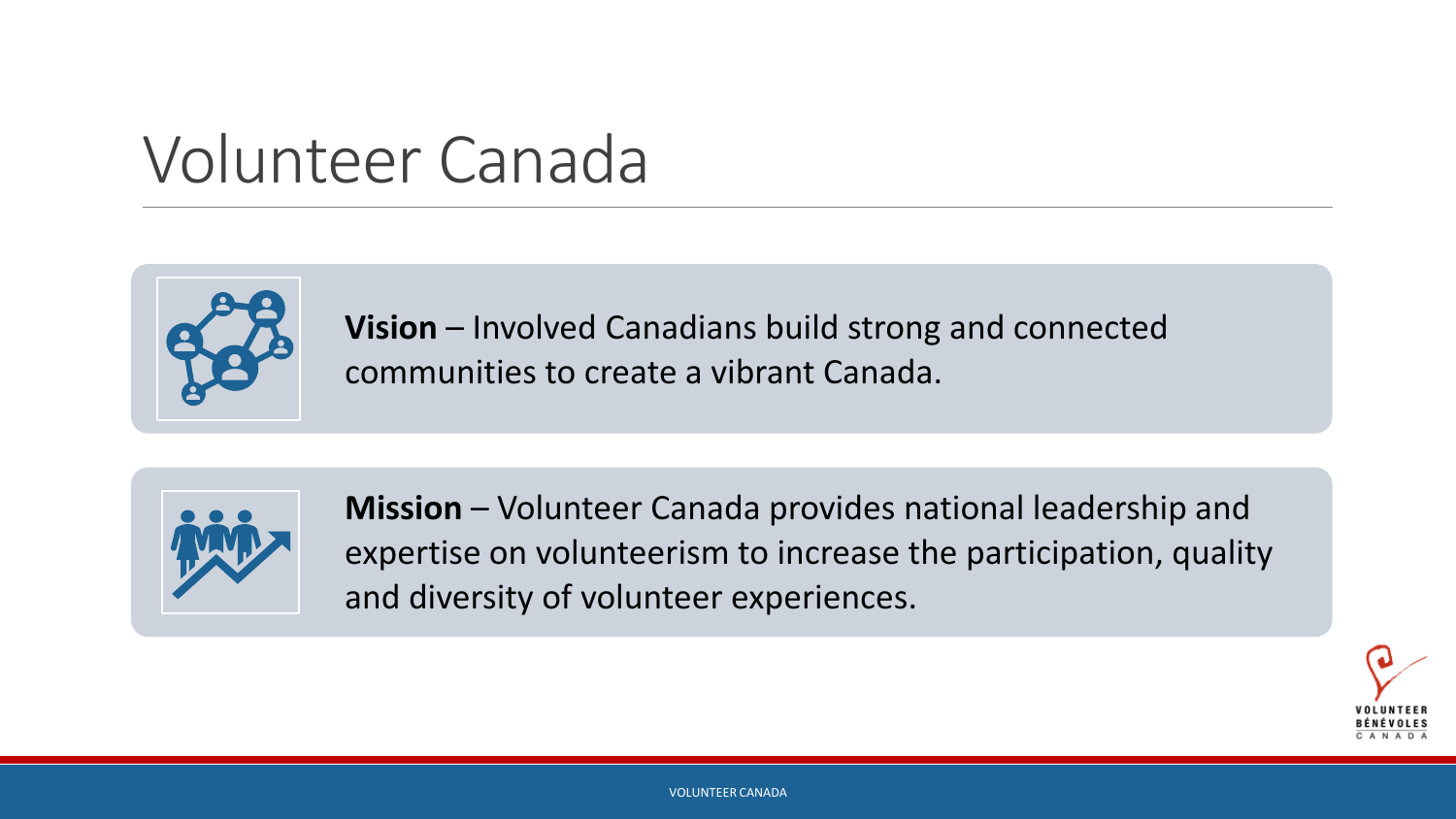#### We work with…



CANADA

VOLUNTEER CANADA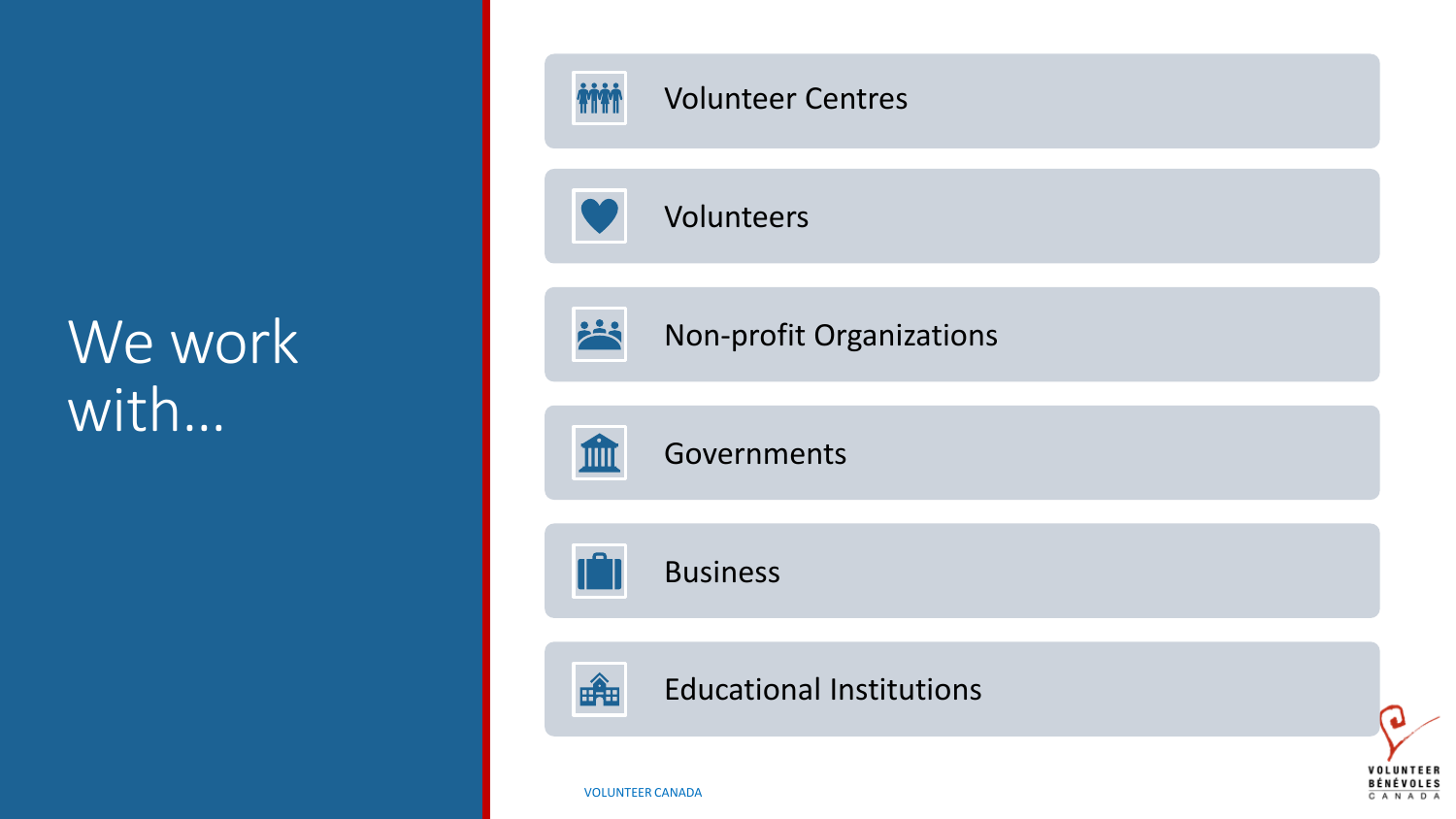#### What we do

- 1. Provide leadership and expertise on volunteerism
	- Research, knowledge products and standards of practice
	- Inform public policy (e.g. Special Senate Committee Report on the Charitable Sector)
- 2. Promote and facilitate volunteer engagement
	- National Volunteer Week (April 19-25, 2020)
	- Pan-Canadian Youth Opportunities Platform (youth.volunteer.ca)
- 3. Convene, connect and collaborate with all sectors
	- 1000+ member organizations
	- Volunteer Centre Council
	- Corporate Community Engagement Council

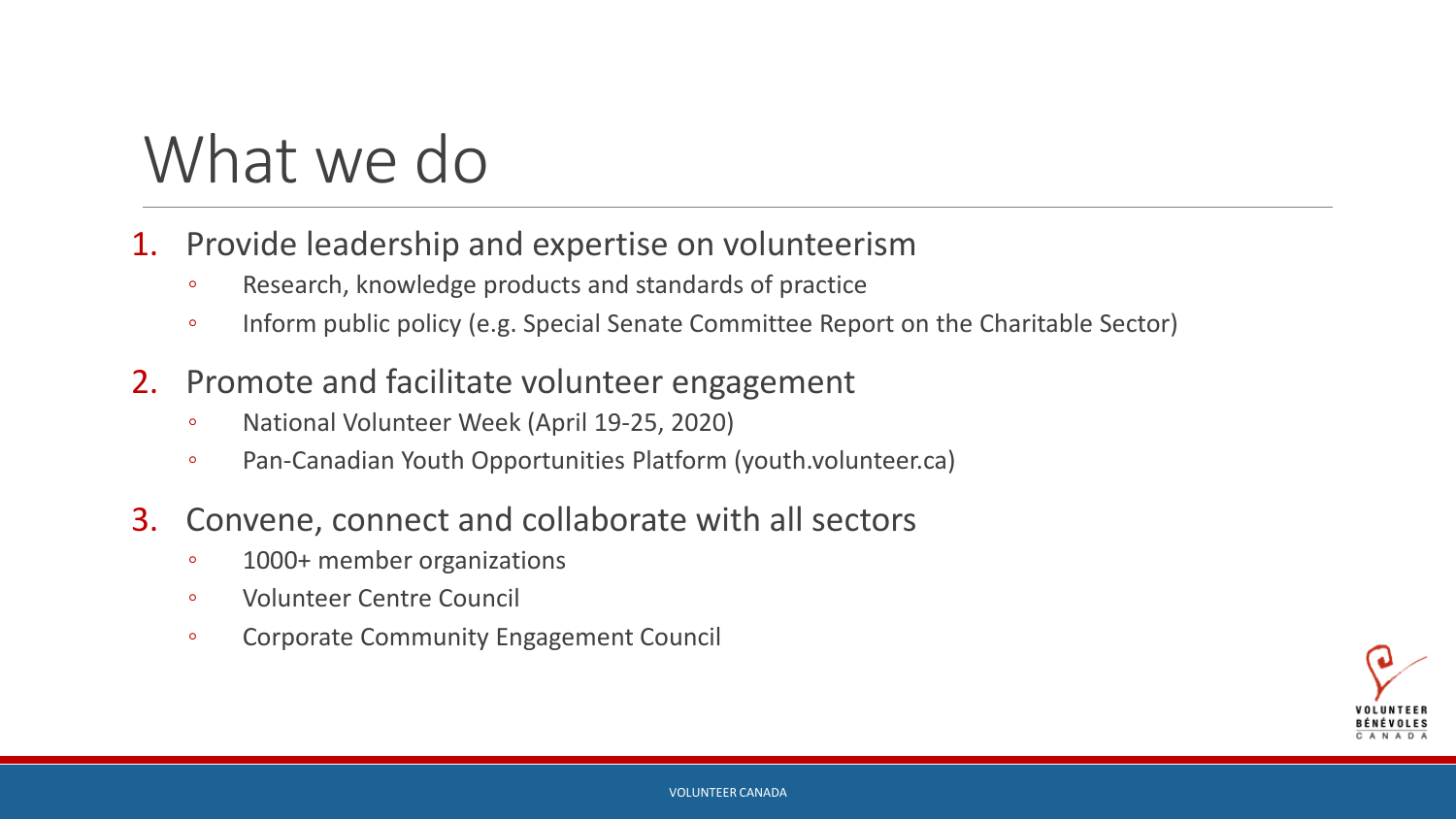#### Volunteering in Canada



44% of Canadians 15 years and older volunteer



12.7 million Canadian volunteer



On average, they each give 154 hours per year



VOLUNTEER CANADA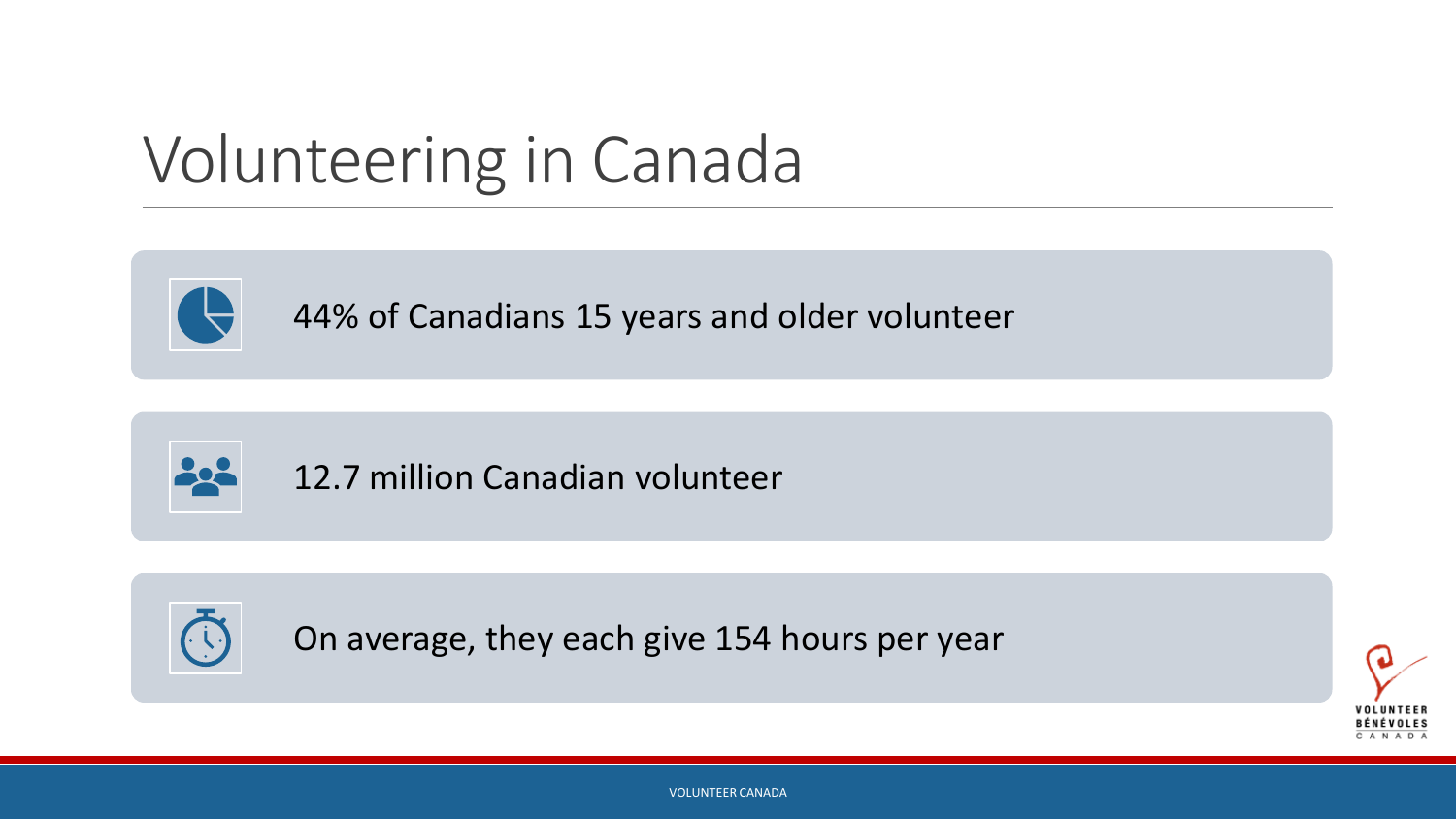#### Volunteer Rates, Hours and Numbers

|                                       | 2004 | 2007 | 2010 | 2013 |
|---------------------------------------|------|------|------|------|
| <b>Volunteer Rate</b><br>(percentage) | 45   | 46   | 47   | 44   |
| Average annual volunteer<br>hours     | 168  | 166  | 156  | 154  |
| Number of volunteers<br>(million)     | 11.8 | 12.5 | 13.3 | 12.7 |

Statistics Canada, General Social Survey on Giving, Volunteering and Participating, 2013 Canada Survey on Giving, Volunteering and Participating, 2004, 2007, 2010

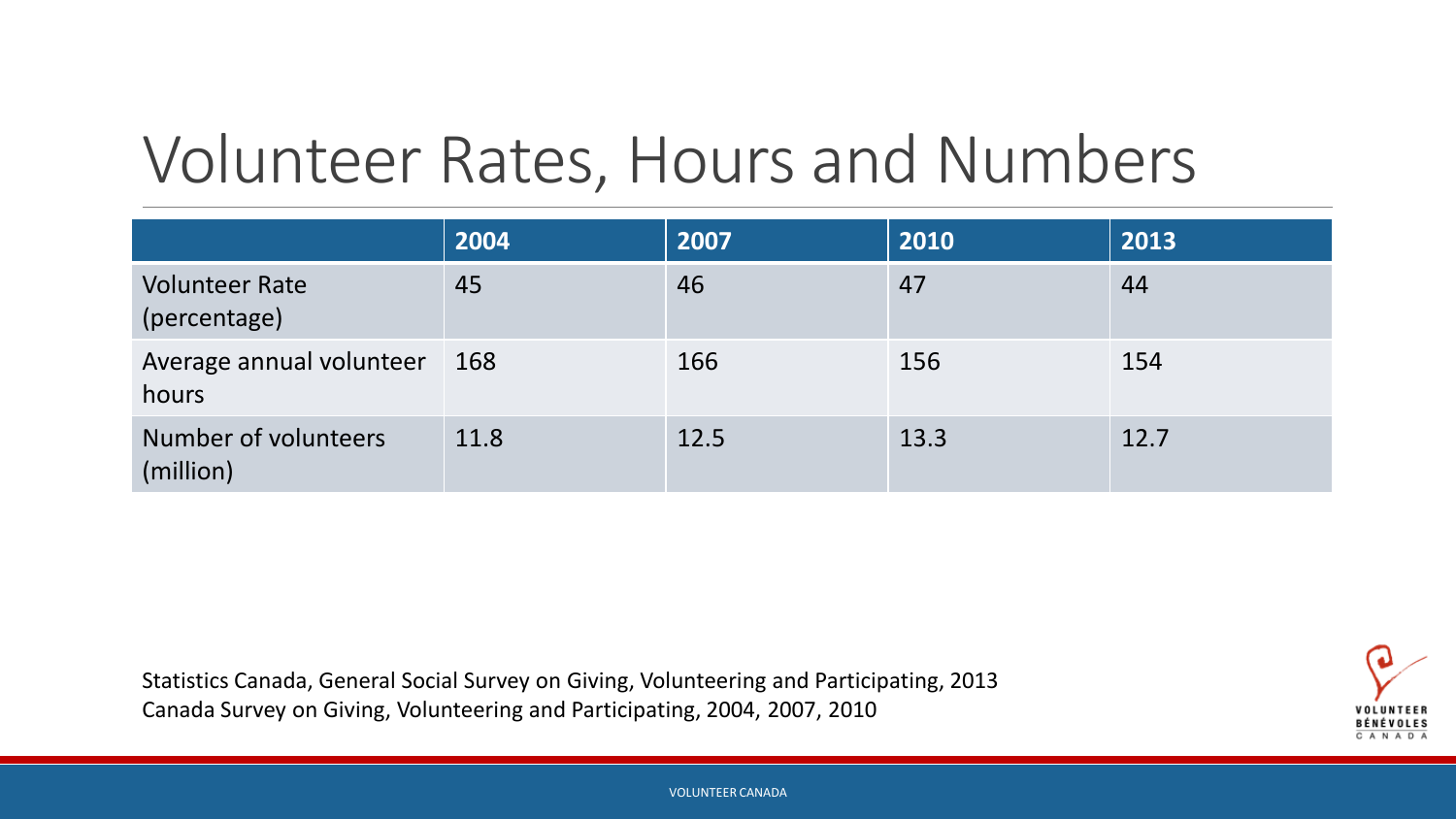## Volunteer Rate (%) By Age

|             | 2004 | 2007 | 2010 | 2013 |
|-------------|------|------|------|------|
| Age         |      |      |      |      |
| 15-19       | 65   | 65   | 66   | 66   |
| $20 - 24$   | 43   | 47   | 48   | 42   |
| 25-34       | 42   | 40   | 46   | 42   |
| 35-44       | 51   | 52   | 54   | 48   |
| 45-54       | 47   | 48   | 45   | 45   |
| 55-64       | 42   | 40   | 41   | 41   |
| 65-74       | 39   | 40   | 40   | 38   |
| 75 and over | 23   | 29   | 31   | 27   |

Statistics Canada, General Social Survey on Giving, Volunteering and Participating, 2013 Canada Survey on Giving, Volunteering and Participating, 2004, 2007, 2010

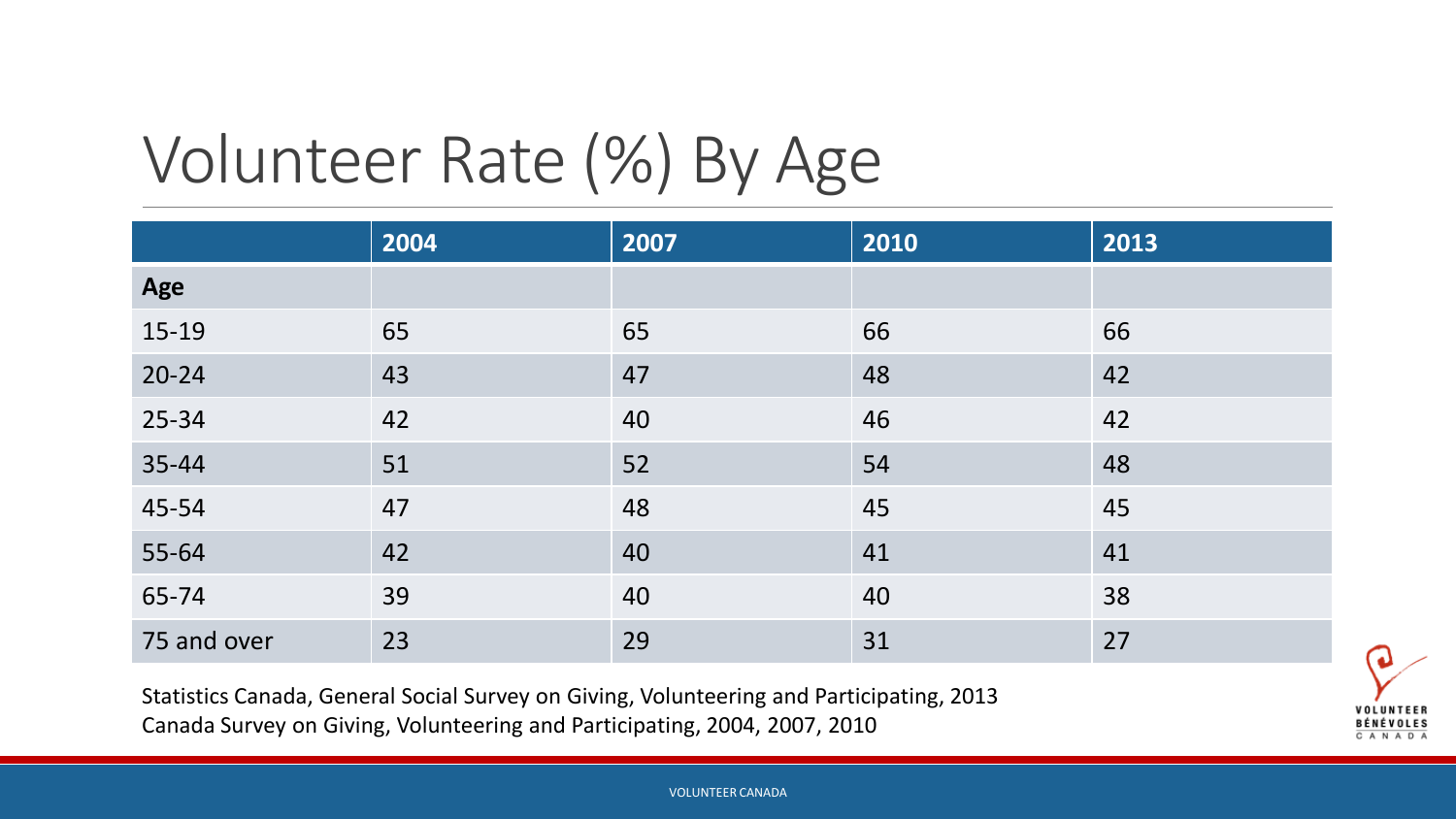#### Volunteer Hours

- Youth (15 to 19 years) are more engaged with 66% volunteering an average of 110 hours per year.
- While the volunteer rate decreases with age, older adults (55 and over) continue to contribute the most (39%) of all hours.
- Consistent with previous years, over half of all volunteer hours are given by 10% of volunteers.
- Most of these volunteers, volunteer on a daily or weekly basis, giving 372 hours or more annually.
- Combined, the top 25% of volunteers give 77% of all volunteer hours.

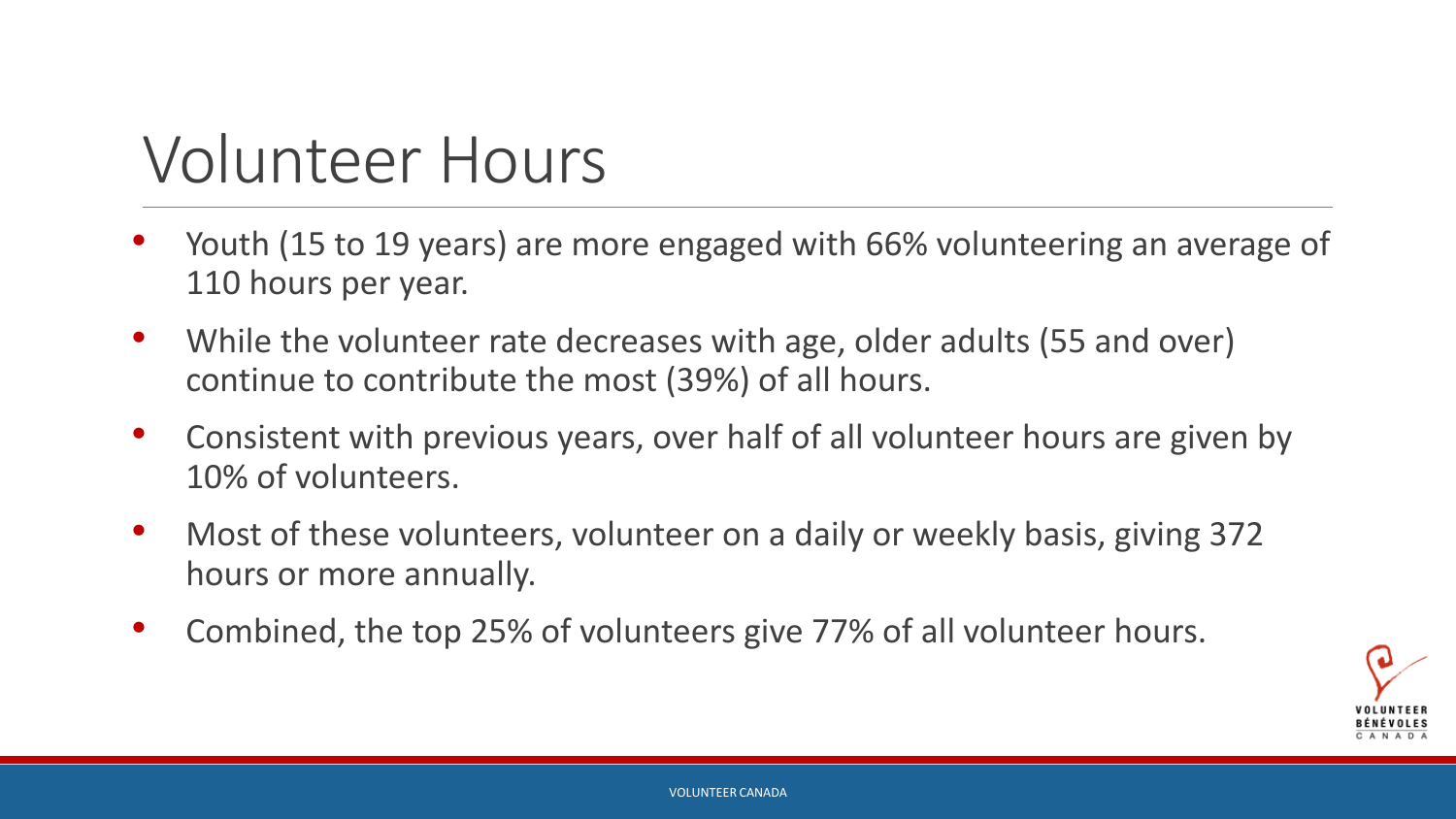## Episodic and Informal Volunteering

- 37% of Canadian volunteer activities are episodic, meaning occurring one to four times a year.
- Episodic volunteers give an average of 36 hours per year.
- 82% of Canadians volunteer informally, meaning helping people directly, without the involvement of an organization or group.
- The informal volunteer rate is highest (91%) among young Canadians aged 15-19 and decreases with age.

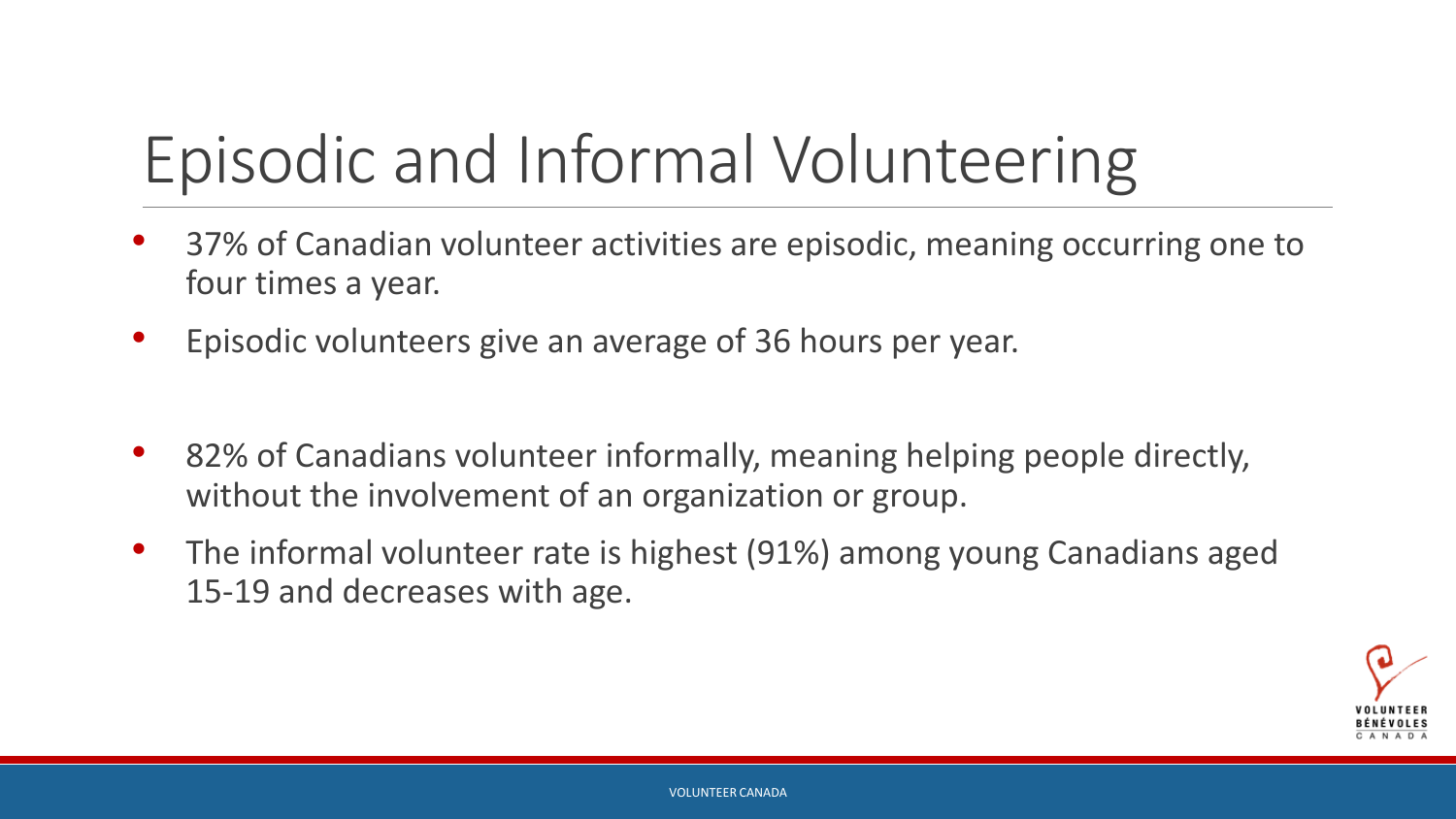## Employer Supported Volunteering

- Employer-supported volunteering (ESV) is any activity undertaken by an employer to encourage and support the volunteering of their employees in the community.
- Two-thirds of the 12.7 million Canadians who volunteered in 2013 were employed part-time or full-time. 55% of these individuals, constituting 4.7 million volunteers, indicated that they had received some sort of formal employer support. This included:
	- changing hours or reducing workload
	- allowing use of facilities or equipment to carry out volunteer tasks
	- providing recognition or a letter of thanks
	- offering paid time off

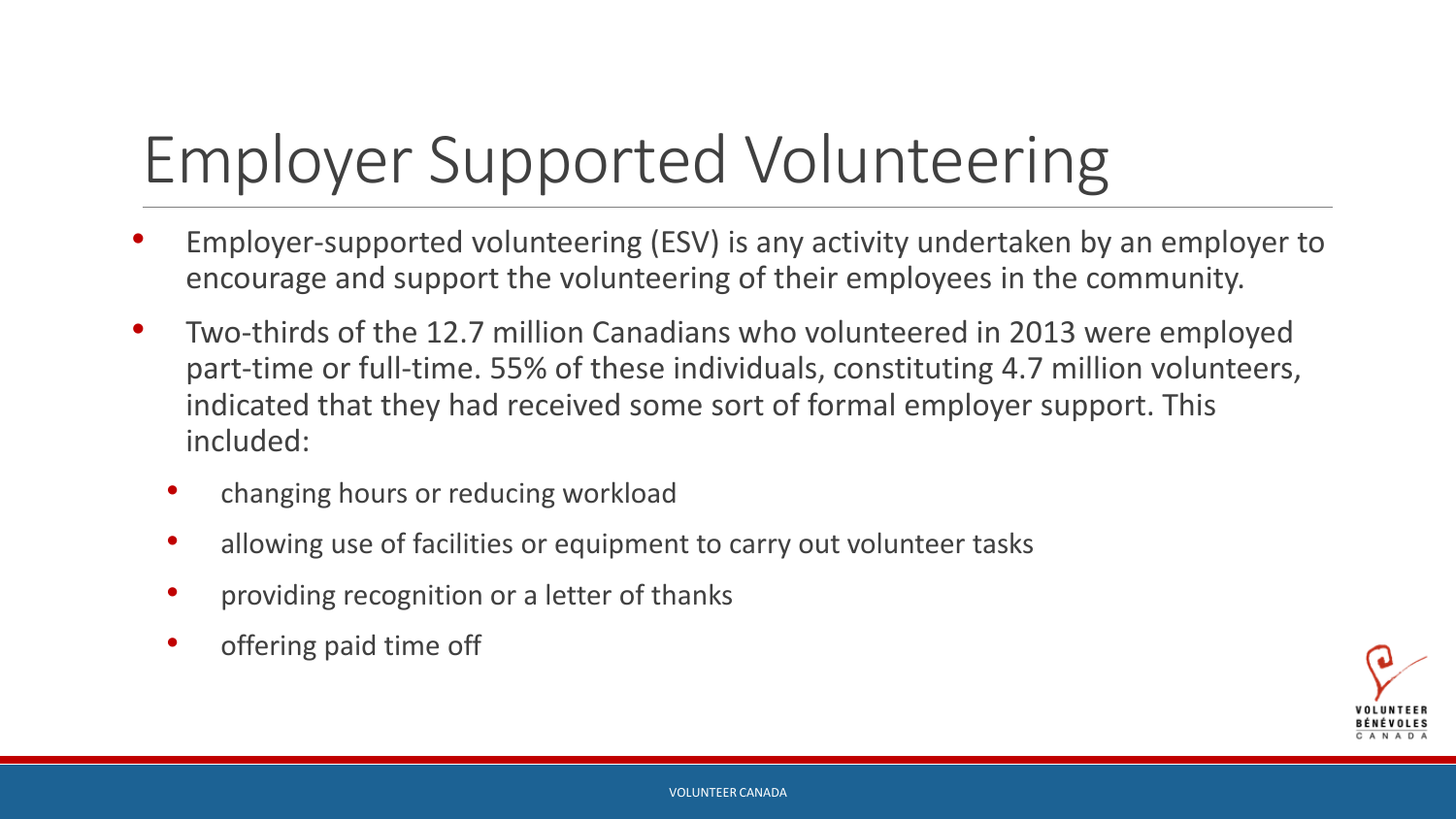#### Recruitment – Those Who Volunteer

- Almost half of volunteers actively sought out their volunteer opportunities.
- The next most common way volunteers got involved was through simply being asked to volunteer.
- 6% of Canadian volunteers got involved by responding to an online ad, and 8% to a poster or newspaper ad.
- 26% of Canadians aged 35 and under looked for volunteer positions over the Internet.

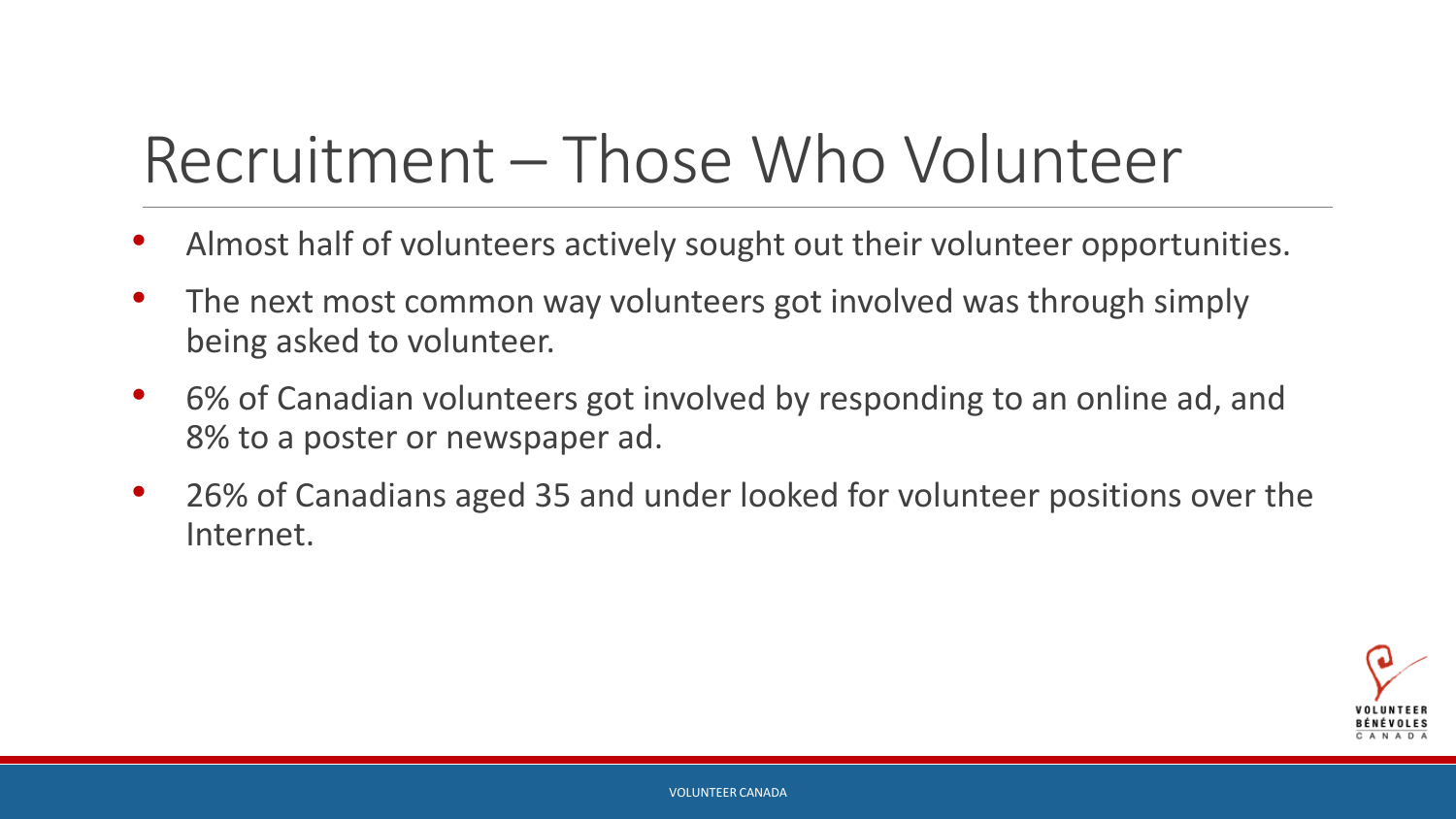#### Recruitment – Those Who Don't

- Two-thirds of Canadians who don't volunteer don't get involved due to lack of time.
- 62% feel they aren't in a position to make a long-term commitment.
- 51% report not getting involved because no one asked.
- 27% report not getting involved because they did not know how to become involved.
- There is clearly an opportunity to better promote how to volunteer.

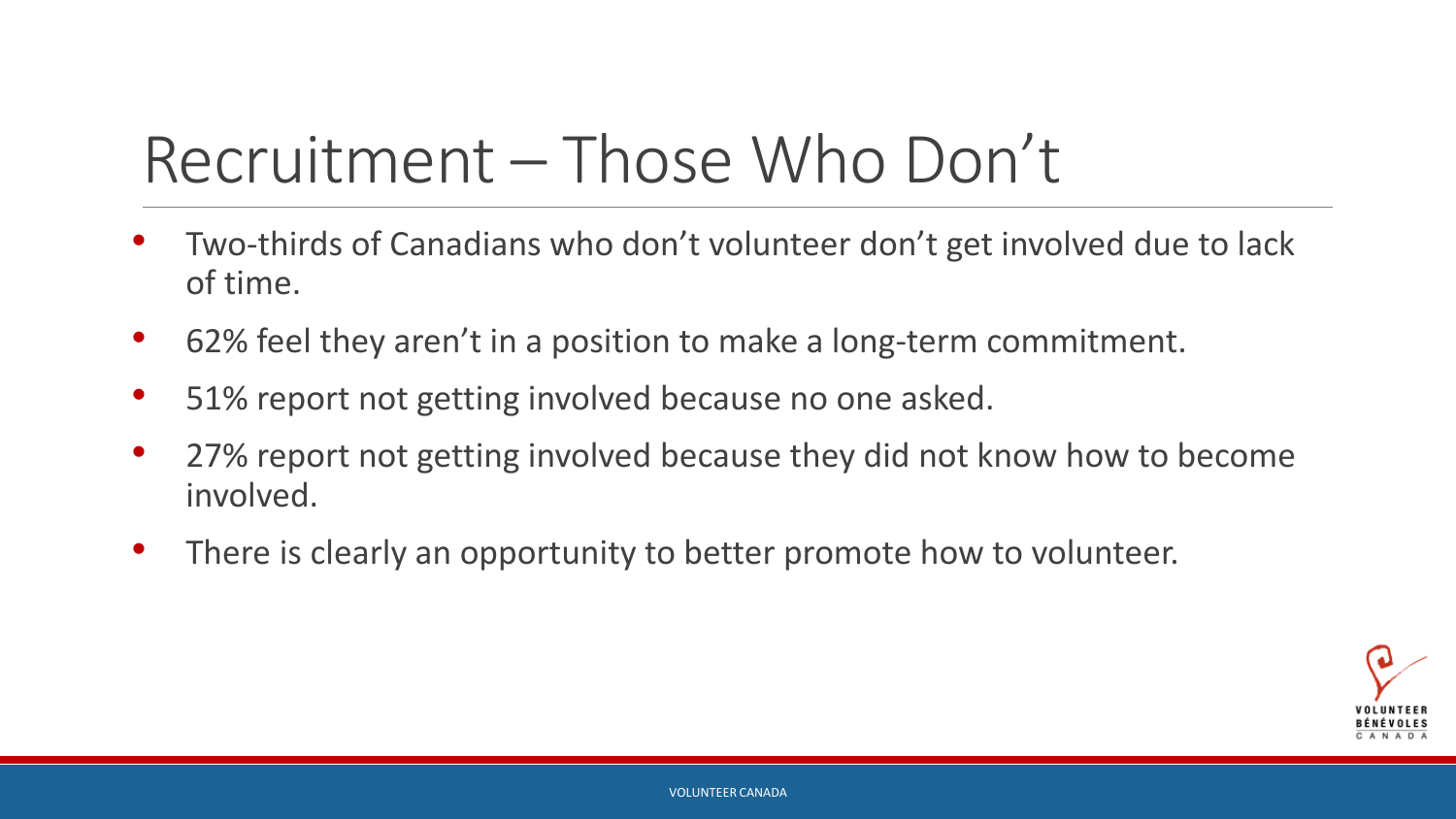## Expanding Definition of Volunteering

- While 12.7 million Canadians volunteer through organizations, we know that this does not reflect the whole picture of the generosity of Canadians.
- Individuals are mounting public awareness and social advocacy campaigns, raising funds through digital channels, organizing events, and mobilizing people around issues that matter to them.
- Others are crowd sourcing funds to pay for funerals, attend school, start a new business, produce something they have invented, participate in a peace mission, or retrofit a van to make it accessible.
- Canadians are making informed decisions about their consumption habits based on a company's corporate social responsibility practices and are making lifestyle changes to reflect their social and environmental concerns.

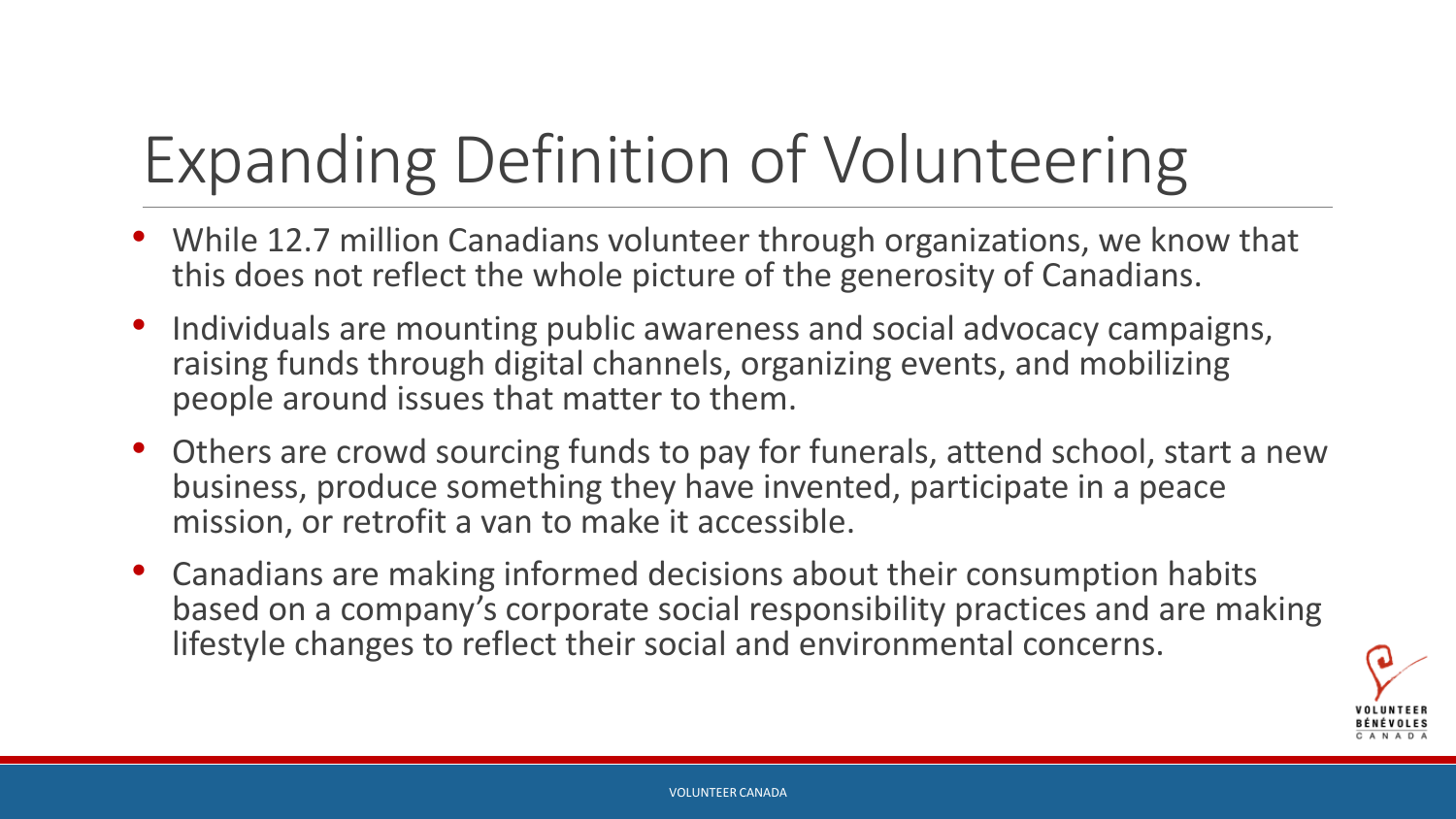#### Reflections

- Informal volunteering has always existed
- Most community organizations were founded by individuals who were informal volunteers
- Formal and formal volunteering have been functioning side by and will continue to do so
- What's different now: change in people's habits and expectations, aided by developments in technology and communications

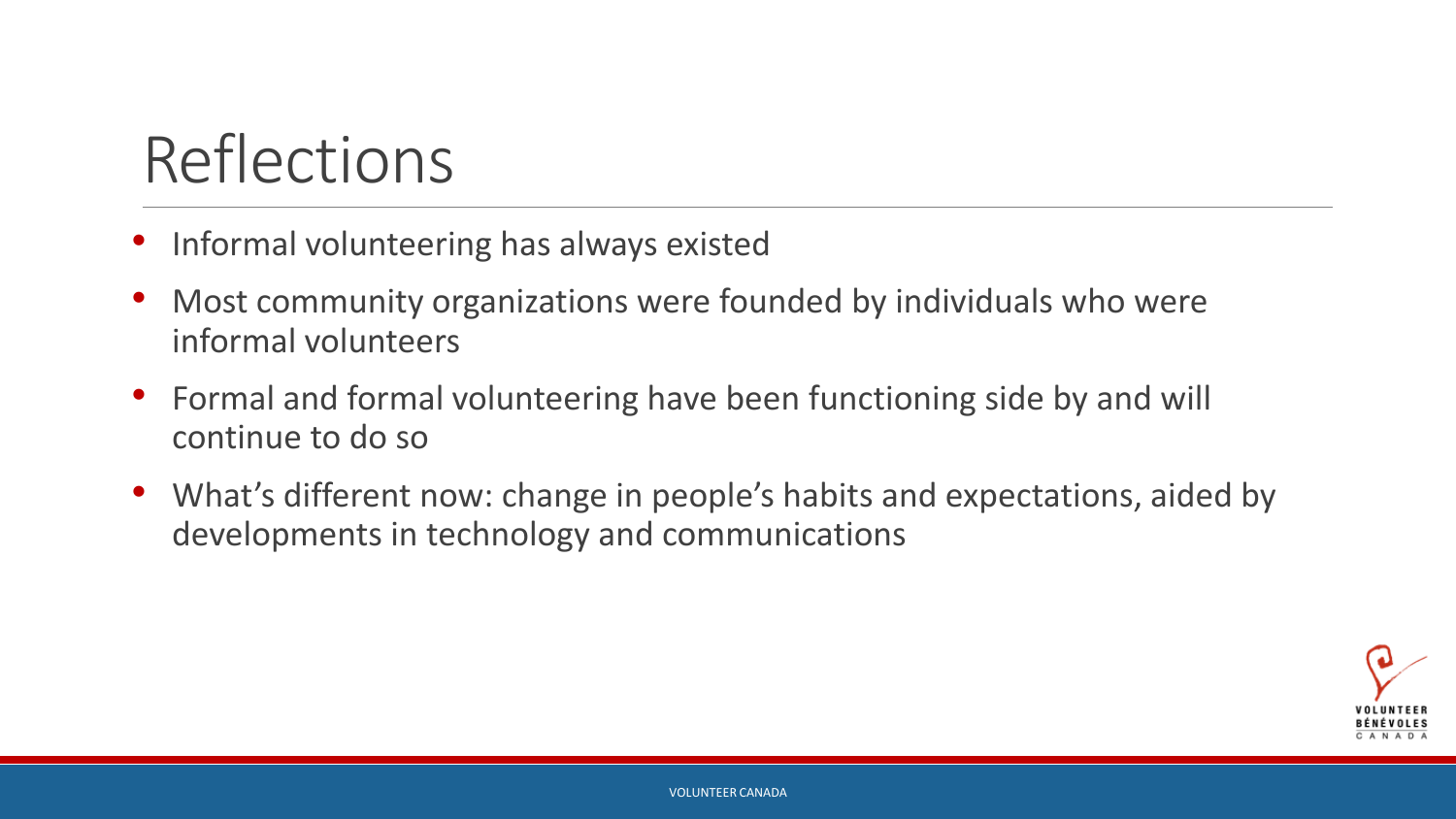## Micro and Digital Volunteering

- Digital and micro volunteering are becoming more prominent
- Canadians are looking for new ways to contribute to causes and issues they care about, in short bursts of time, on their own schedule, and in convenient, low commitment ways.
- Both community organizations and volunteers benefit from this new form of volunteering, however, a need for formal, longer-term volunteering remains.
- Given the changing demographics and high levels of volunteer engagement among youth, it is important to understand how youth in particular are embracing and growing the micro and digital volunteering space.

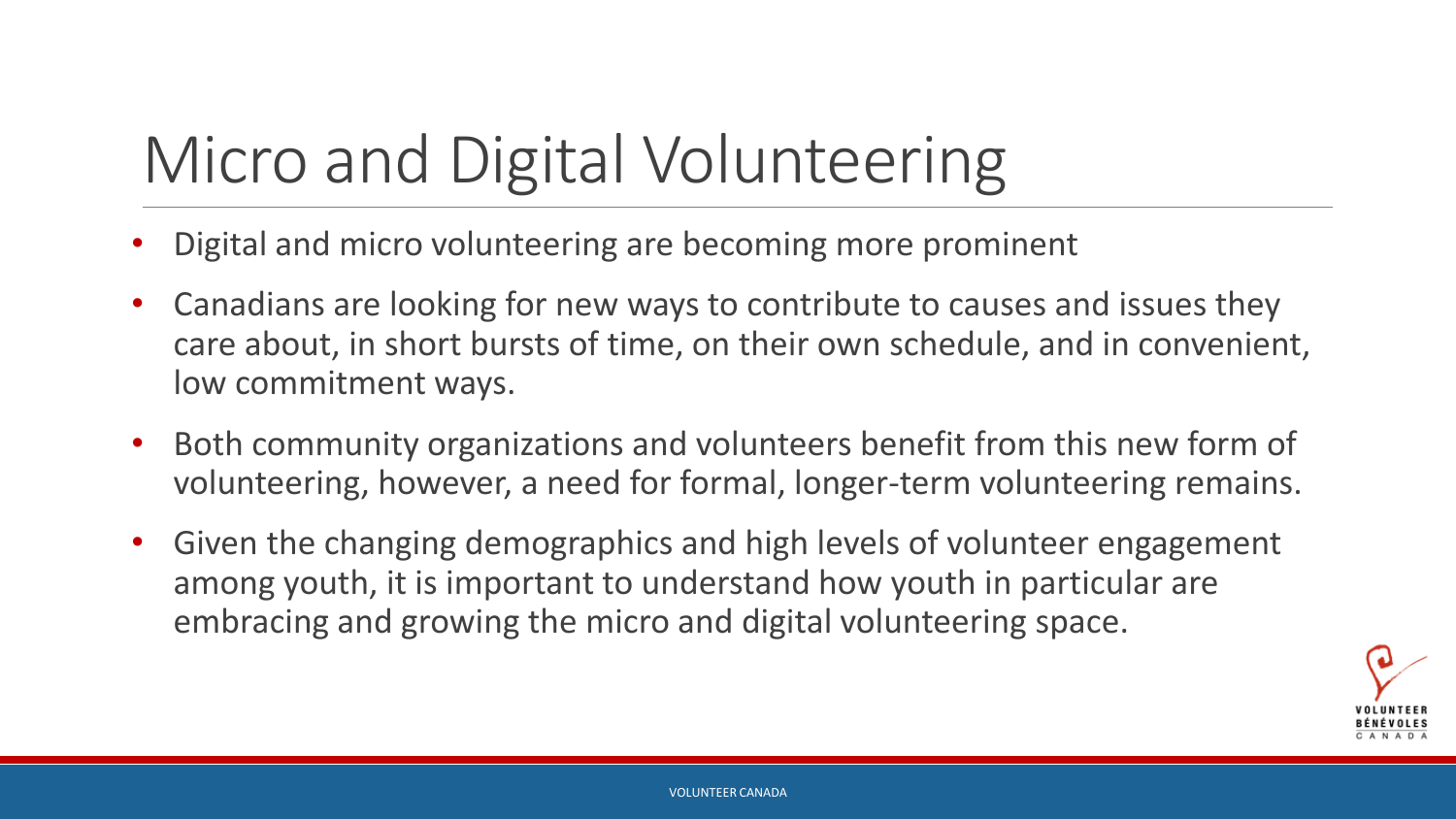## Enriching the Volunteer Experience

- In 2010, we began hearing about a new issue a growing gap between what volunteers look for and the opportunities organizations offer.
- Unlike earlier surveys that emphasized overall participation rates, this new research captured what Canadians want in their volunteer experiences, their issues in finding satisfying volunteer roles, and what organizations can do to enhance their volunteer base, achieve their missions and ultimately build stronger communities.
- Our methodology included a literature review of over 200 documents, a general population phone survey of 1,016 Canadian households, a survey of 551 volunteers, 18 focus groups with 236 participants in both urban and rural settings, and an online survey of 208 non-profit and voluntary organizations. All primary research was conducted in Canada.

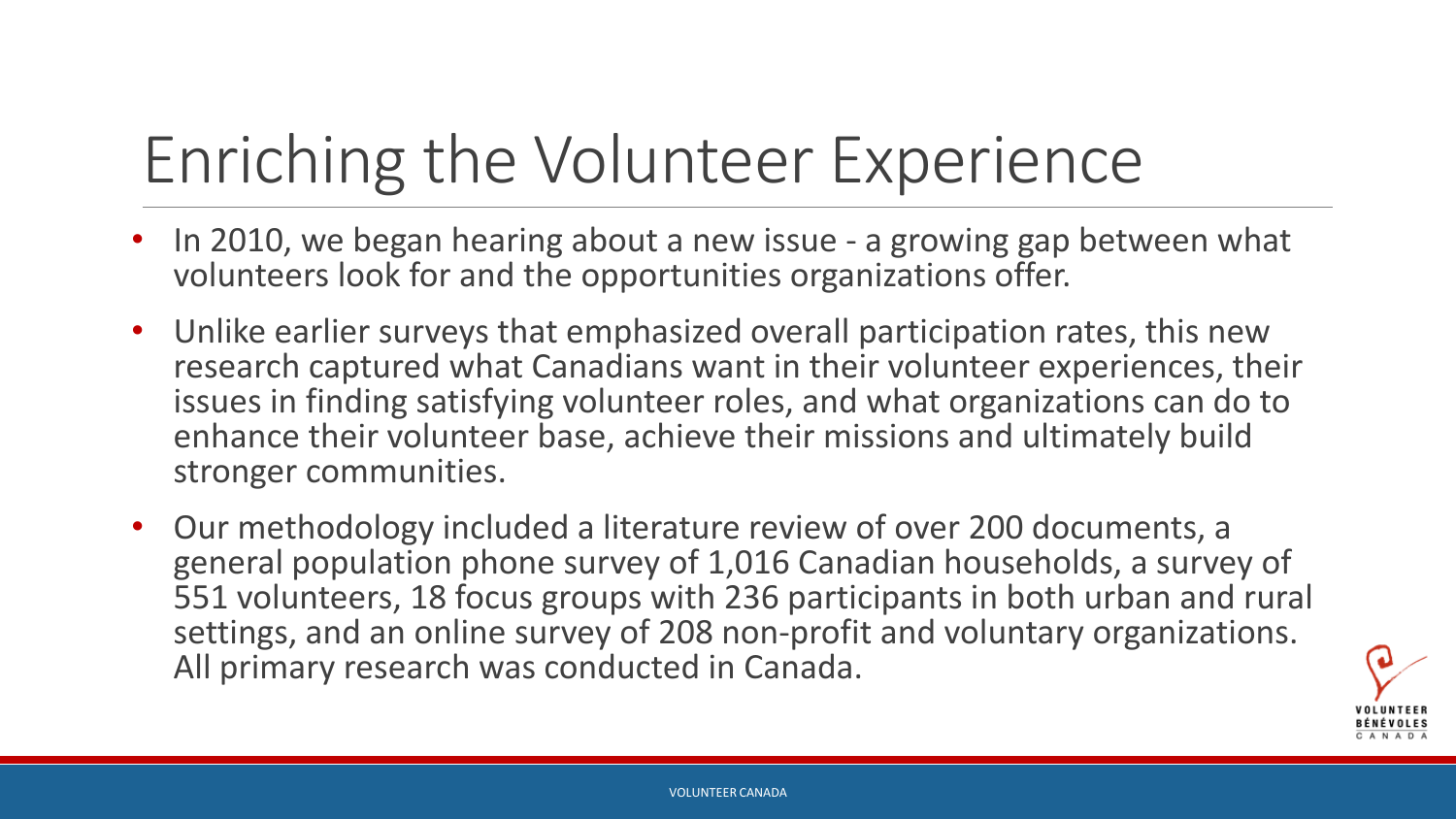#### Gaps

- Many people are looking for group activities BUT few organizations have the capacity to offer them
- Many people come with professional skills BUT many professionals are looking for volunteer tasks that involve something different from their work life
- Organizations are expected to clearly define the roles and boundaries of volunteers BUT many volunteers want the flexibility to initiate what they have to offer
- Many organizations still want long-term commitment BUT many more volunteers are looking for shorter-term opportunities
- Many organizations focus on what they need BUT besides helping others, many volunteers come with their own goals to be met

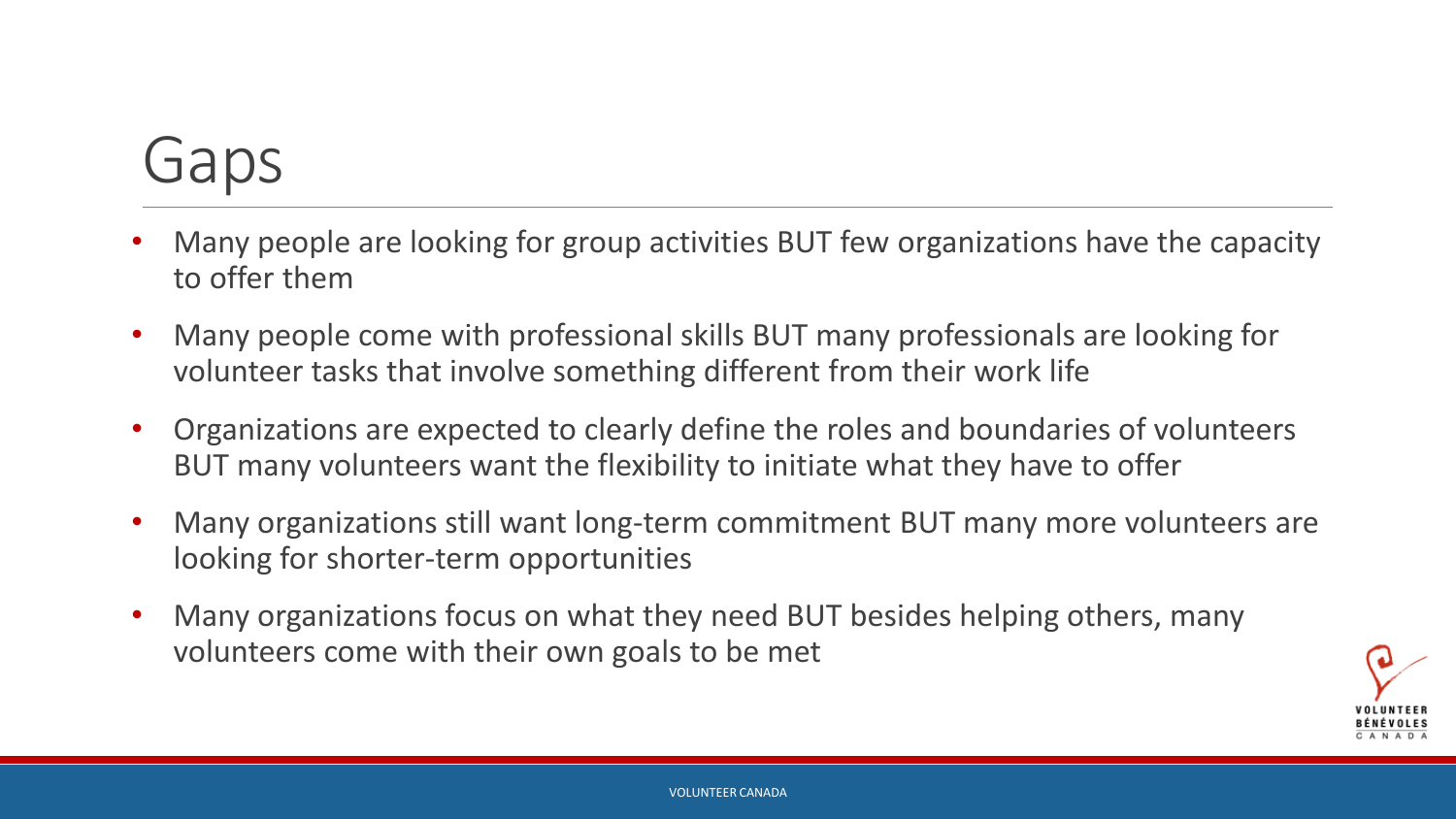## Bridging the Gaps

- Build meaningful relationships with volunteers to better understand where volunteers are in their lifecycle, their goals and skills.
- Human resources should include volunteers. Some policies and benefits apply equally to volunteers and paid staff.
- Volunteers of all ages have multiple demands. These include work, school and family. Organizations benefit from being flexible and accommodating.
- Organizations should be sensitive to gender, culture, language and age. A welcoming and inclusive environment attracts volunteers.
- While many organizations use technology and social media, volunteers want to find more information online.

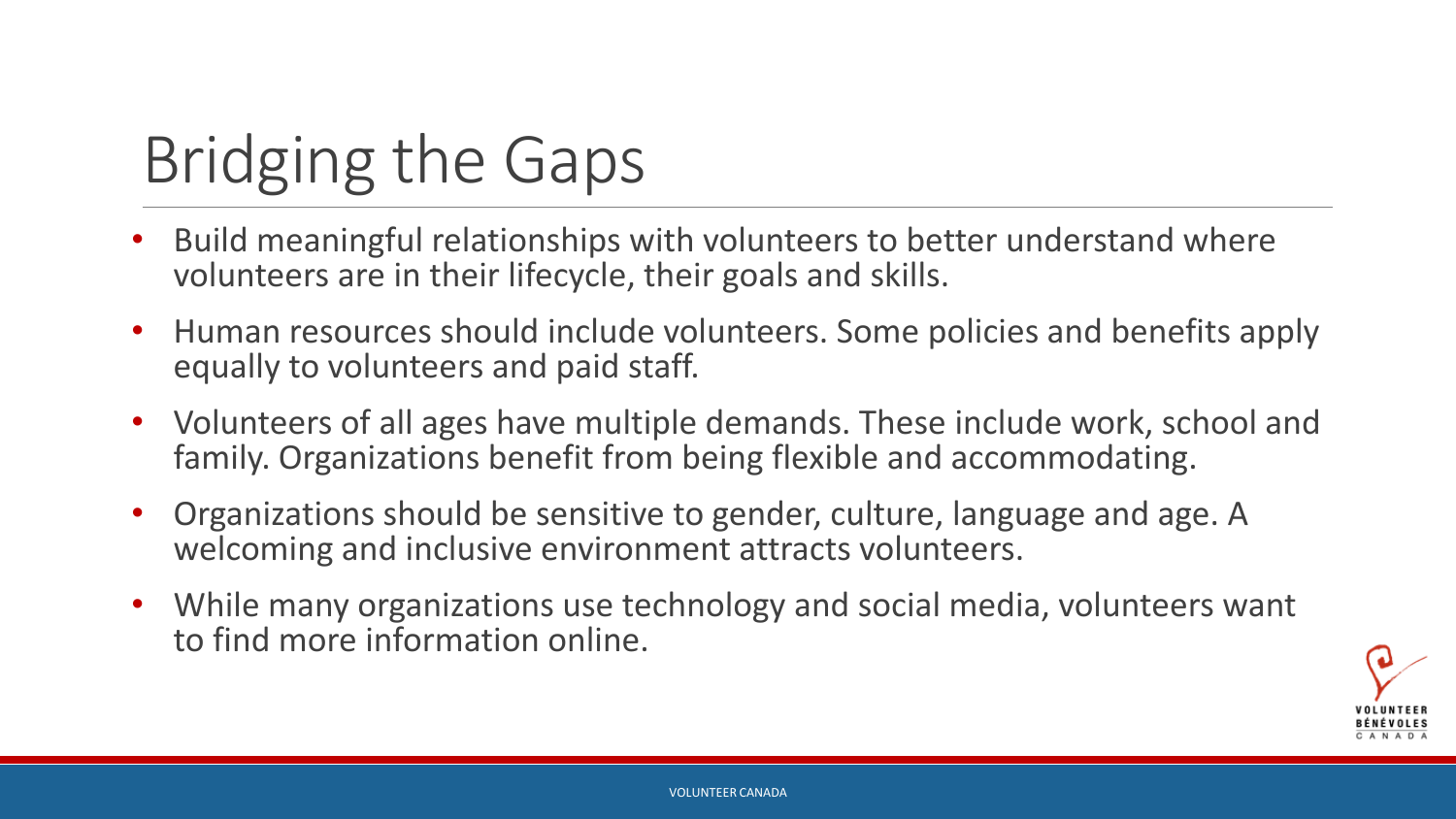#### Gaps - Volunteer Recognition

- Top two ways volunteers want to be recognized
	- 80% stated that they would like to be recognized or thanked by the organization they volunteer for by hearing about how their work has made a difference.
	- Close to 70% stated they would like to be recognized by being thanked in person on an ongoing, informal basis.
- Least preferred ways volunteers want to be recognized
	- Banquets, formal gatherings, and public acknowledgment in newspapers, radio or television.
	- Interestingly, these methods are common forms of recognition for many organizations, with 60% citing banquets and formal gatherings and 50% using public acknowledgement as part of their recognition strategies.

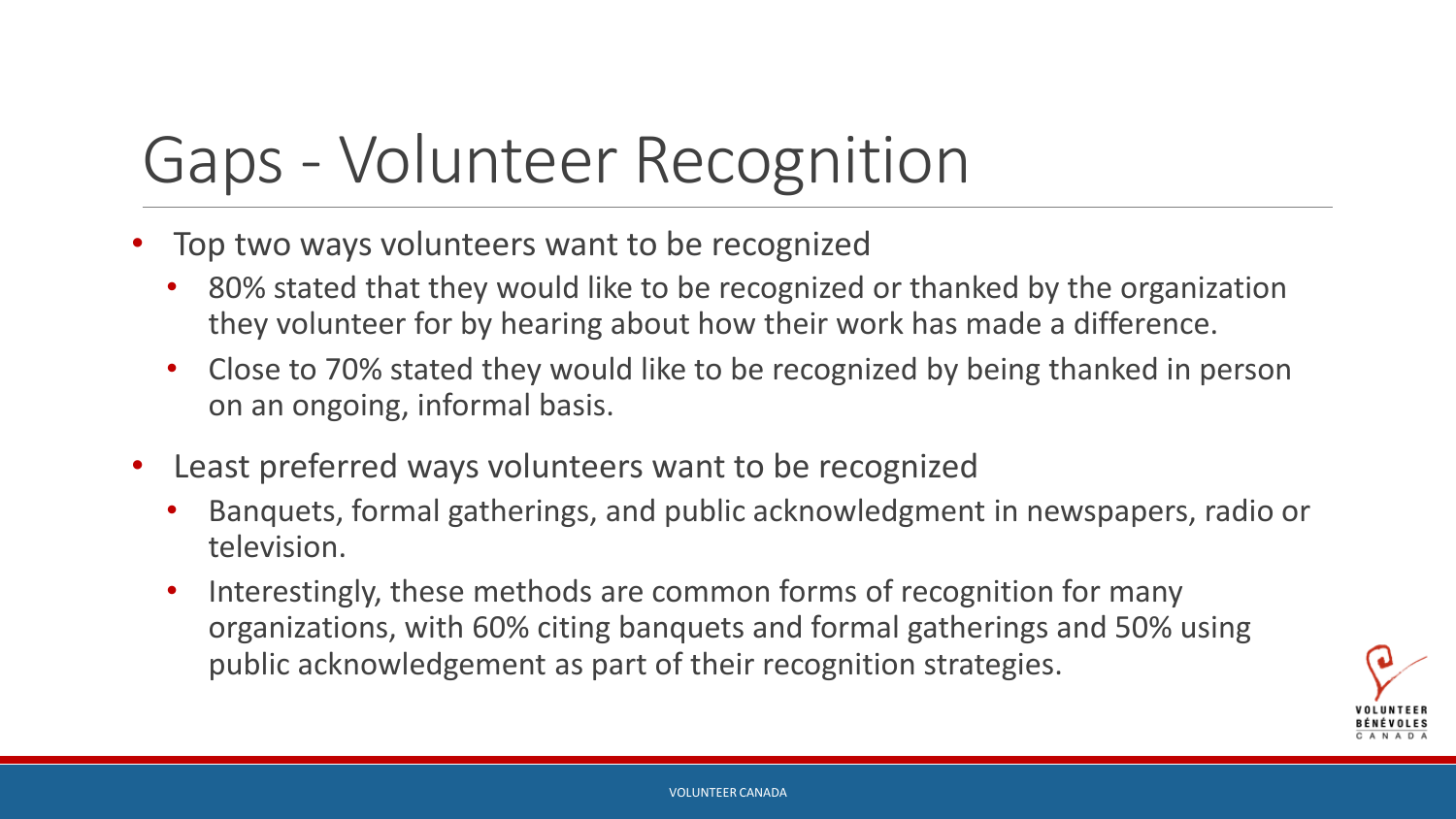#### Conclusions

The optimal formula to engage volunteers strikes a balance between:

- Designing specific, set roles and being open to volunteers determining the scope of what they can offer;
- Being well organized but not too bureaucratic; and
- Matching skills to the needs of the organization but not assuming that everyone wants to use the skills related to their profession, trade, or education.